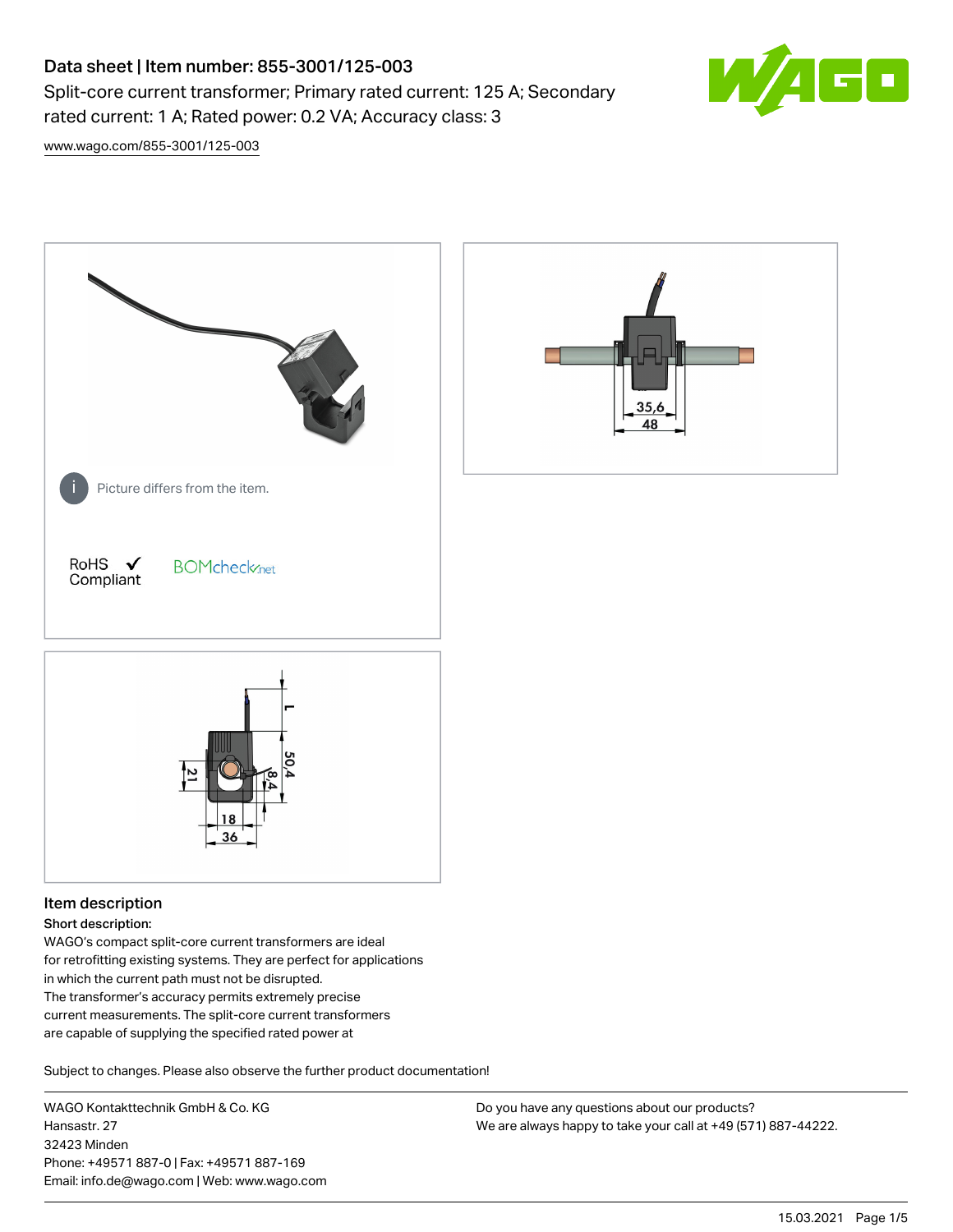

the end of the secondary cable. All transformers are supplied with color-coded cables. Two UV-resistant cable ties are also included for secure and easy mounting. Features:

- П Current ratios from 125 A (primary side) and 1 A (secondary side)
- $\qquad \qquad \blacksquare$ No measuring cable interruption
- $\blacksquare$ Ideal for use in very confined spaces
- $\blacksquare$ Rapid mounting
- $\blacksquare$ For use around insulated cables up to 18 mm diameter
- $\blacksquare$ Compact and hinged
- $\blacksquare$ Color-coded connecting cable 3 m

## Data

## Technical data

#### Input – current transformer

| Primary rated current                             | 125 A                      |
|---------------------------------------------------|----------------------------|
| Rated continuous thermal current I <sub>cth</sub> | 100 %                      |
| Rated short-time thermal current Ith              | 60 x $I_N$ / 1 s           |
| Rated surge current I <sub>dyn</sub>              | $2.5 \times I_{\text{th}}$ |
| Rated frequency                                   | $5060$ Hz                  |

## Output – current transformer

| Secondary rated current    |        |
|----------------------------|--------|
| Rated power S <sub>r</sub> | 0.2 VA |

## Measurement error

| Accuracy class |  |
|----------------|--|

## Safety and protection

| Highest voltage for equipment $U_m$ | AC 720 V <sub>rms</sub> |
|-------------------------------------|-------------------------|
| Protection type                     | IP <sub>20</sub>        |

## Test voltage

Test voltage **AC 3 kV; 50 Hz; 1 min** 

Subject to changes. Please also observe the further product documentation!

WAGO Kontakttechnik GmbH & Co. KG Hansastr. 27 32423 Minden Phone: +49571 887-0 | Fax: +49571 887-169 Email: info.de@wago.com | Web: www.wago.com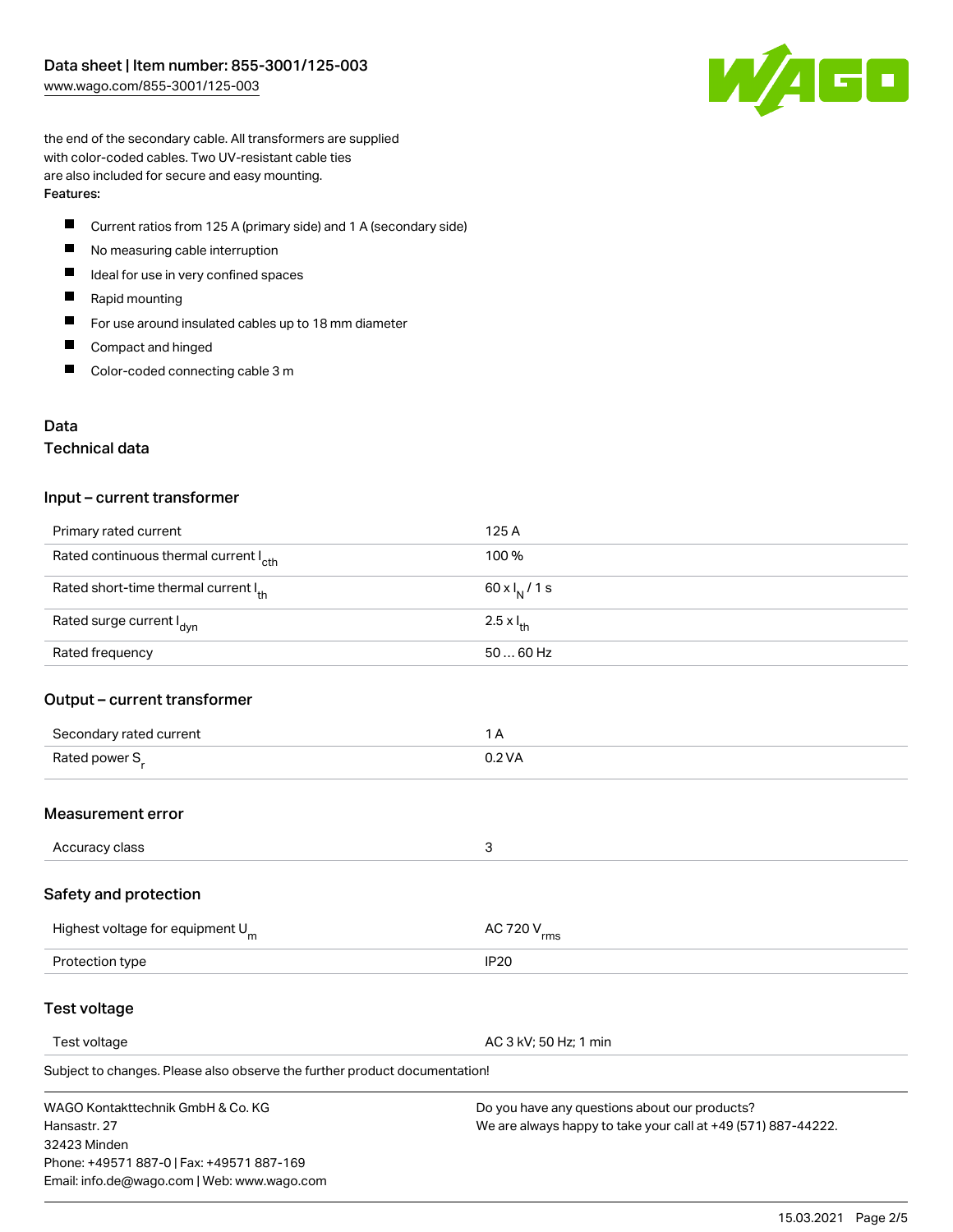

# Connection data

| Feedthrough for measurement conductor   | $Ø$ 18 mm                                  |
|-----------------------------------------|--------------------------------------------|
| Cable type                              | 2 x 0.5 mm <sup>2</sup> ; fine-stranded    |
| Color code                              | brown = $S1$ ; blue = $S2$                 |
|                                         |                                            |
| Physical data                           |                                            |
| Cable length                            | 3m                                         |
| Mechanical data                         |                                            |
| Mounting type                           | Split-core current transformer (suspended) |
| Material data                           |                                            |
| Insulation class                        | E                                          |
| Flammability class per UL94             | V <sub>2</sub>                             |
| Housing material                        | PA 66                                      |
| Weight                                  | 225g                                       |
| <b>Environmental requirements</b>       |                                            |
| Surrounding air temperature (operation) | $-1055$ °C                                 |
| Surrounding air temperature (storage)   | $-2070 °C$                                 |
| Relative humidity                       | 585% (without condensation)                |
| Operating altitude (max.)               | 2000m                                      |
| <b>Standards and specifications</b>     |                                            |
| Standards/Specifications                | EN 61869-1; EN 61869-2                     |
| <b>Commercial data</b>                  |                                            |
| Packaging type                          | <b>BOX</b>                                 |
| Country of origin                       | <b>NL</b>                                  |
| <b>GTIN</b>                             | 4055143950732                              |

## Compatible products

General accessories

Subject to changes. Please also observe the further product documentation!

Customs tariff number 85043180888

WAGO Kontakttechnik GmbH & Co. KG Hansastr. 27 32423 Minden Phone: +49571 887-0 | Fax: +49571 887-169 Email: info.de@wago.com | Web: www.wago.com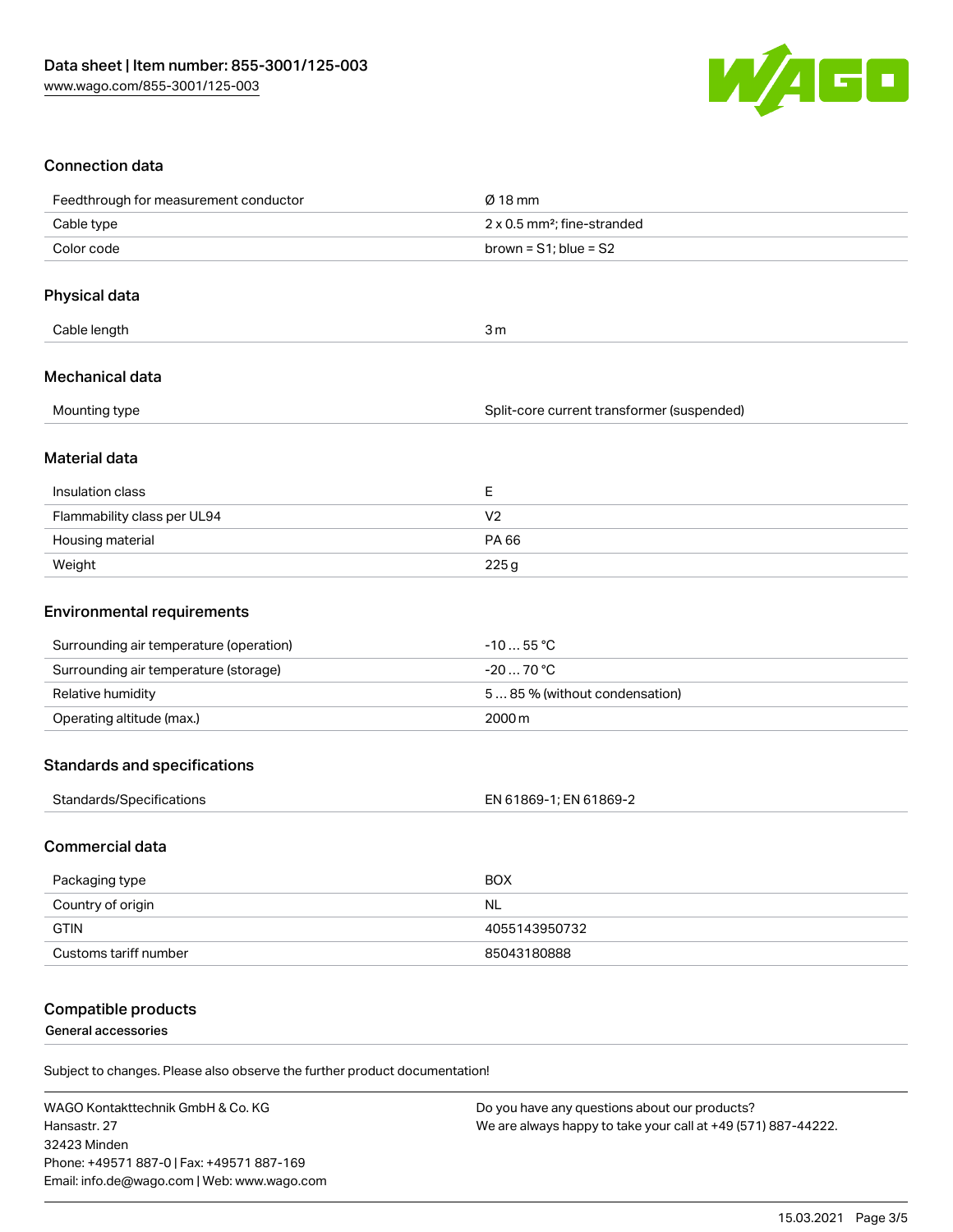



#### Item no.: 857-551

Current signal conditioner; Current input signal; Current and voltage output signal; Digital output; Configuration via software; Supply voltage: 24 VDC; 6 mm module width [www.wago.com/857-551](http://www.wago.com/857-551)

# Downloads Documentation

| <b>Bid Text</b>                                                                                                                             |                        |                 |          |
|---------------------------------------------------------------------------------------------------------------------------------------------|------------------------|-----------------|----------|
| docx - Datei                                                                                                                                |                        | docx<br>15.4 kB | Download |
| X81 - Datei                                                                                                                                 |                        | xml<br>5.3 kB   | Download |
| <b>Instruction Leaflet</b>                                                                                                                  |                        |                 |          |
| Kabelumbau-Stromwandler                                                                                                                     | $V$ 1.1.0<br>15.1.2020 | pdf<br>832.5 kB | Download |
|                                                                                                                                             |                        |                 |          |
| <b>Engineering-Software</b>                                                                                                                 |                        |                 |          |
| Software for Interface-Products                                                                                                             |                        |                 |          |
| WAGO Interface Configuration Software G2 FULL                                                                                               | 1.0.5.03               | exe             | Download |
| The full setup, in addition to the WAGO Interface Configuration Software G2, includes<br>the installation for the Microsoft .NET Framework. | 14.9.2020              | 113.7 MB        |          |
| WAGO Interface Configuration Software G2 SMALL                                                                                              | 1.0.5.03               | exe             | Download |
| The full setup only includes the WAGO Interface Configuration Software G2.                                                                  | 14.9.2020              | 29.8 MB         |          |
|                                                                                                                                             |                        |                 |          |
| <b>Environmental Product Compliance</b>                                                                                                     |                        |                 |          |
| <b>Compliance Search</b>                                                                                                                    |                        |                 |          |
|                                                                                                                                             |                        |                 |          |

| Environmental Product Compliance 855-3001/125-003                             | URL | Download |
|-------------------------------------------------------------------------------|-----|----------|
| Split-core current transformer; Primary rated current: 125 A; Secondary rated |     |          |
| current: 1 A; Rated power: 0.2 VA; Accuracy class: 3                          |     |          |

#### Installation Notes

Installation

Subject to changes. Please also observe the further product documentation!

WAGO Kontakttechnik GmbH & Co. KG Hansastr. 27 32423 Minden Phone: +49571 887-0 | Fax: +49571 887-169 Email: info.de@wago.com | Web: www.wago.com